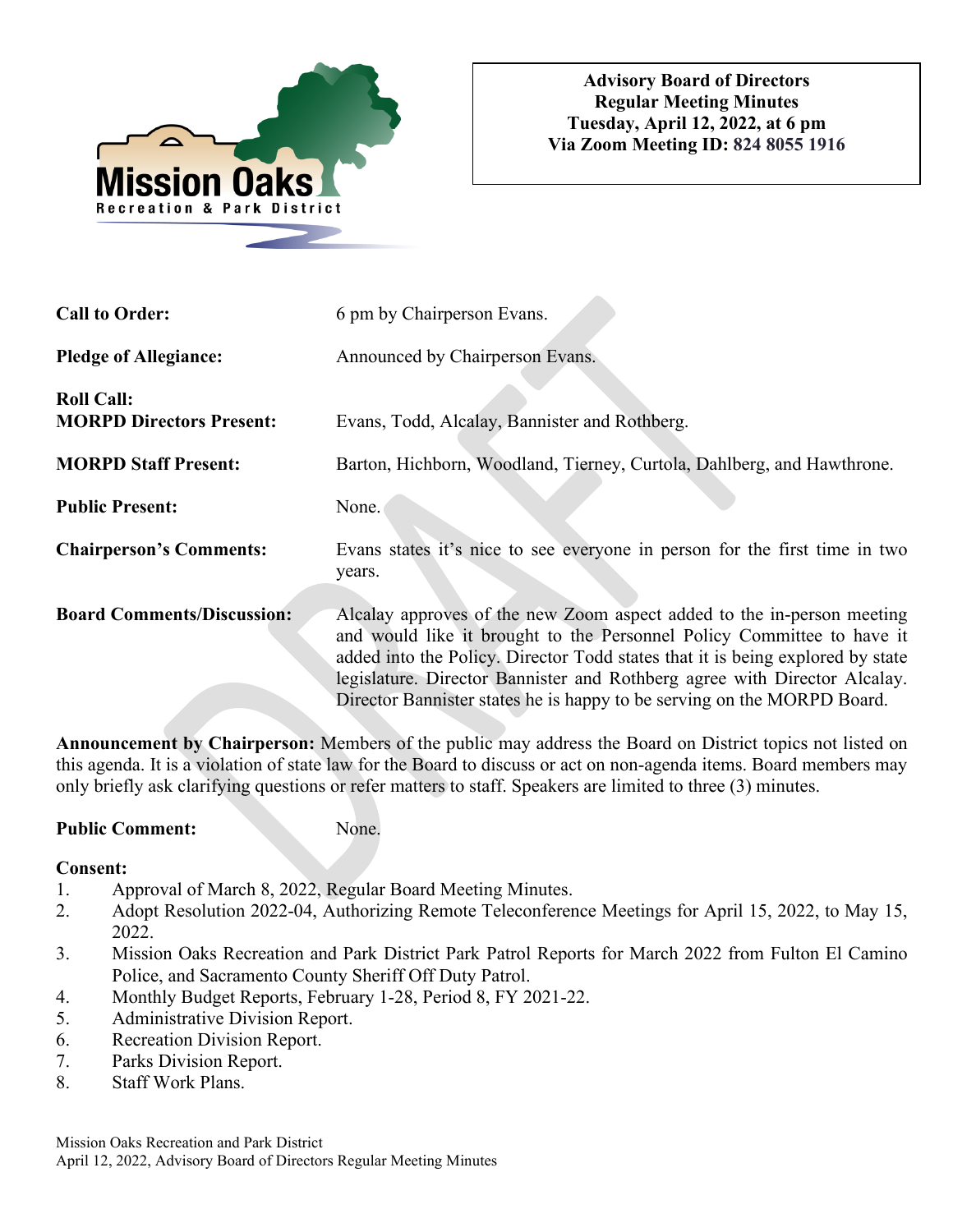**ACTION:** After discussion, on a Motion by Director Alcalay, seconded by Director Todd, the Advisory Board of Directors voted to approve all consent items. A roll call vote was taken.

 AYES: Rothberg, Todd, Evans, Alcalay and Bannister. NOES: 0 ABSENT: 0 ABSTAIN: 0

#### **Information/Reports/Presentation:**

9. District Administrator Report (Verbal) *Barton thanks staff for taking time to research, purchase equipment, and set up the room for our hybrid meetings.* 

*Director Rothberg questions what staff is doing to support and provide resources for community members in our parks that need help. Staff will discuss different resources that can be provided and will bring it back to the Board.* 

*Woodland states that the main project he is working on at the moment is finishing the 2019 audit and converting the previous year's audits from hard copies to digital. Woodland states that he has been working with Harshwal & Company to complete the audits. He hopes to complete the audit within the next two weeks. Director Todd applauds Woodland on taking the time to update these reports.* 

*Curtola and Dahlberg announce upcoming events and programs: summer camps are popular and filling up, basketball season is coming to an end, weekly dances at MOCC are at an all-time high, the Spring Carnival for kids will be May 21st, and Unity in the Community hosted by Sacramento Sheriffs will be at Gibbons Park on May 22nd.* 

*Director Alcalay requests staff reports be modeled after the Recreation division report, changing the layout and meeting minutes to bullet points to make it easier to read. Staff states they will test the change for a few weeks.* 

10. Facilities Committee Report (Verbal) *Director Alcalay reviews what was discussed at the Facilities Committee meeting.*

*Director Alcalay requests the 3-year signage plan be finished before any of the Board members terms are up. Staff states that the first phase of the project can be completed by 2022-23.* 

*Director Todd suggests reconstructing the Mission Oaks Logo before the new signage plan is implemented.*

### **Discussion: None.**

## **Action:**

11. Approval of Resolution 2022-05 Directing Preparation of the Engineer's Report for the Mission Oaks Parks and Recreation Maintenance and Improvement District for Fiscal Year 2022-23.